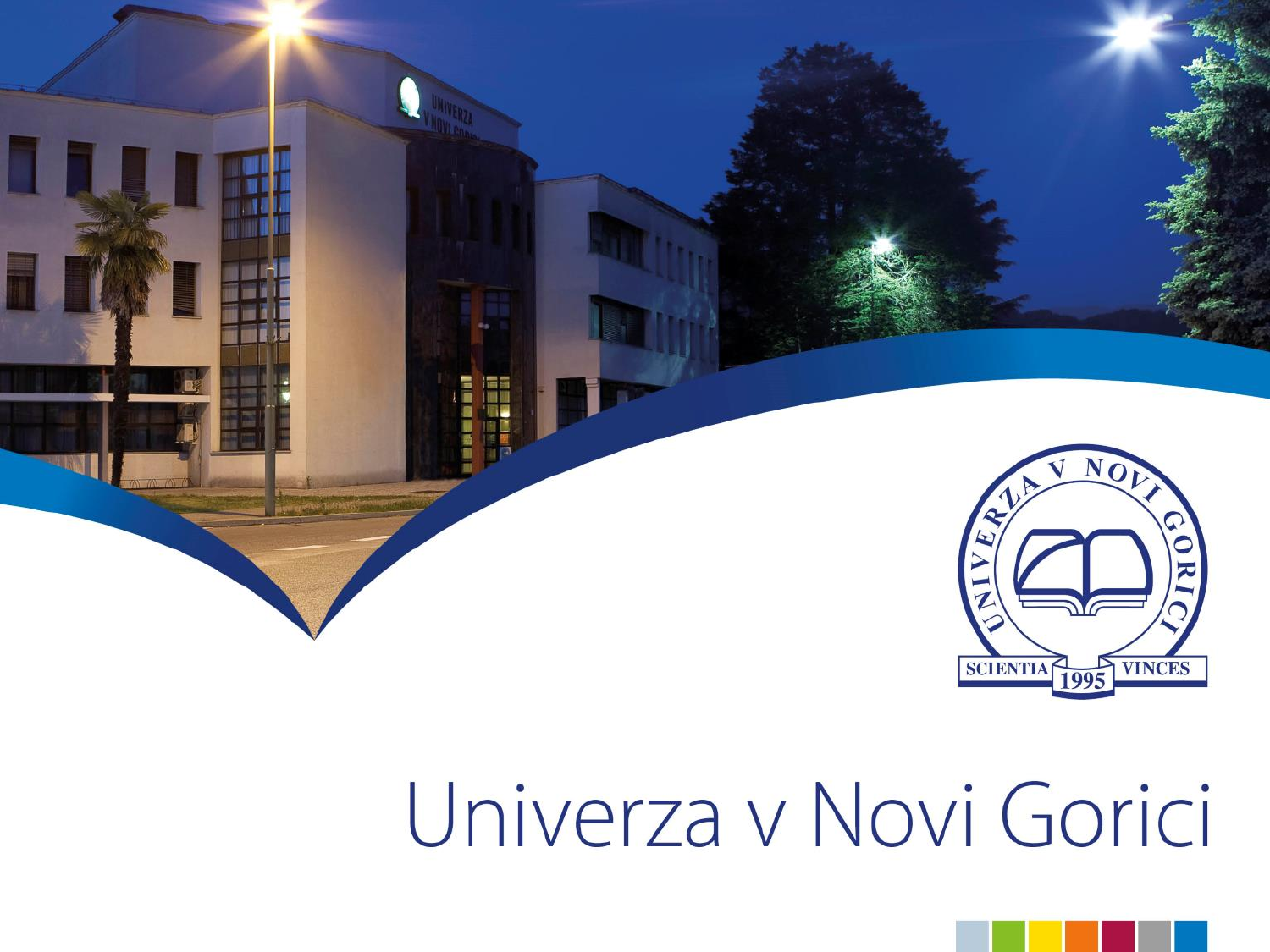## Subsidized student meals 2021/2022

Student Office University of Nova Gorica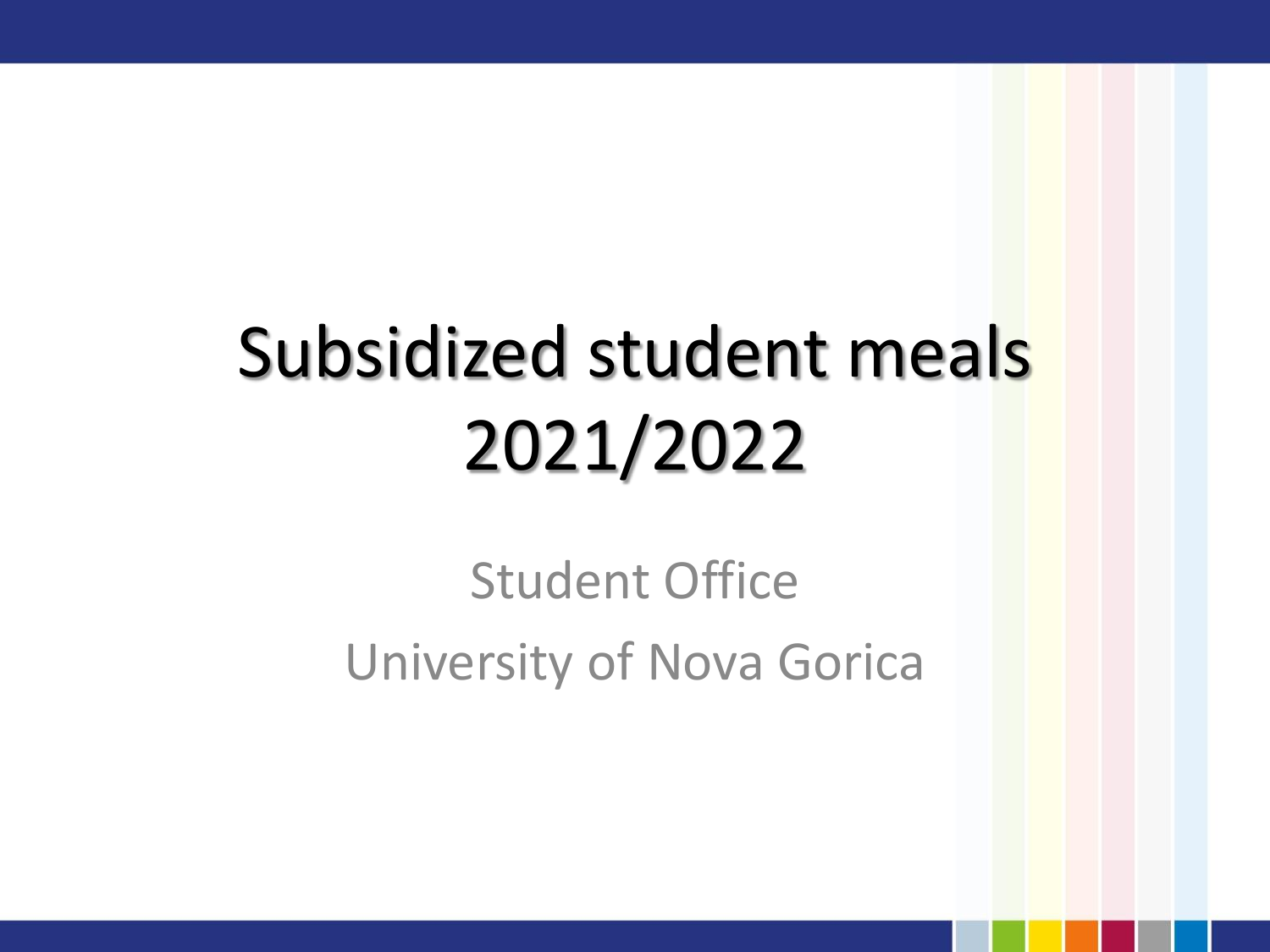### Who are the beneficiaries of subsidized student meals?

Beneficiaries of subsidized student meals are all persons with the student status who study at the University of Nova Gorica and are not either fully employed or registered job seekers.

### Where can I use the subsidy?

• Students can use the subsidy at any provider of subsidized student meals throughout Slovenia, regardless of the place of study.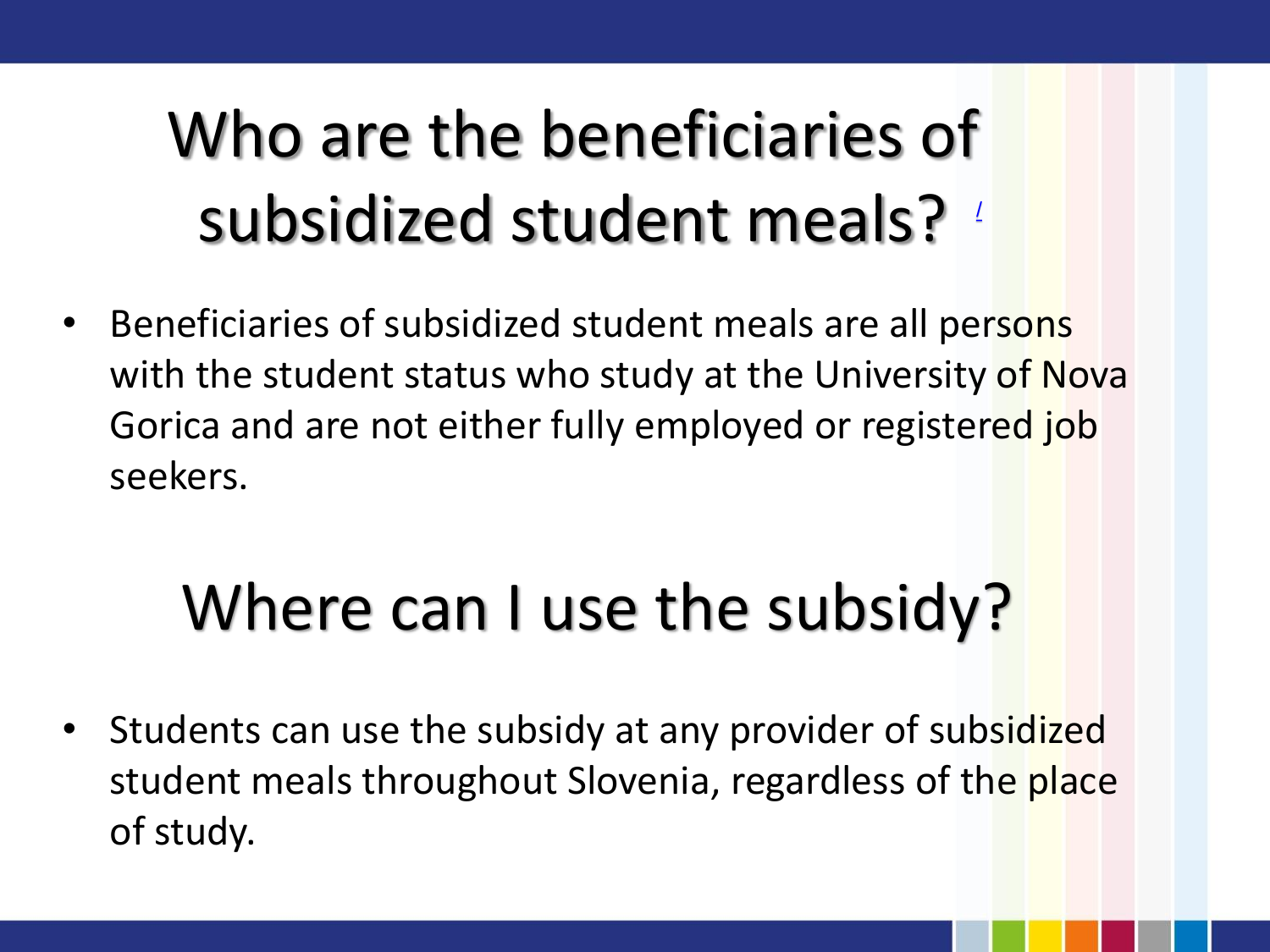### Addresses of nearby restaurants

### **Nova Gorica**

McDonald's restavracija, Vojkova cesta 111 Restavracija Interspar, Cesta 25. junija 1a Xiao Feng, Bazoviška ulica 6 Restavracija 123 MC Nova Gorica, Industrijska cesta 6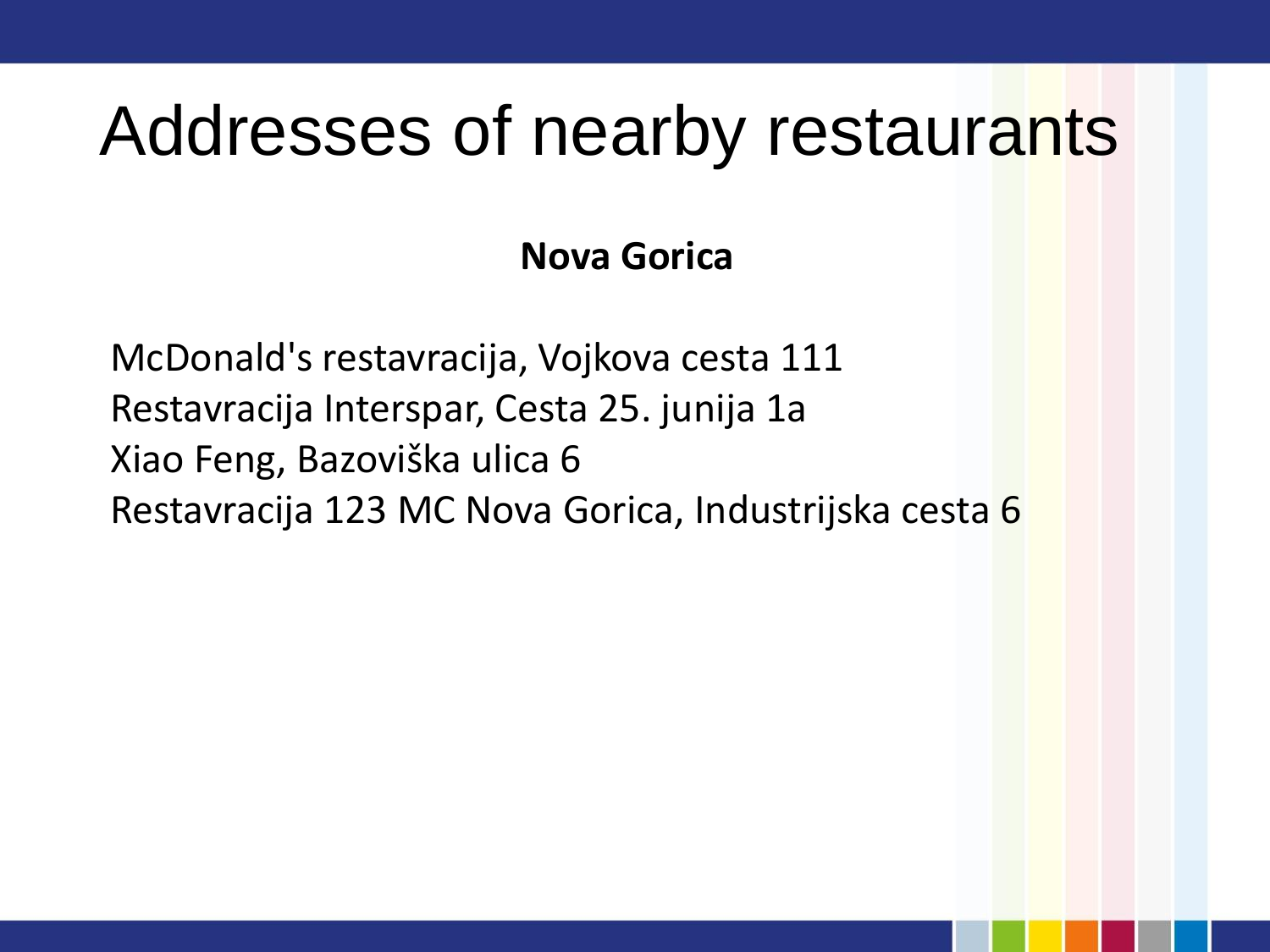### How to get a subsidized meal?

On-line registration via [www.studentska-prehrana.si.](http://www.studentska-prehrana.si/)

With the application number, ID card (also Slovenian registration number-EMŠO), certificate of enrollment, enrollment number, e-mail address and mobile phone or SIM card (non-contact chip card - you need to pay extra  $15 \in$ ), the student can visit the nearest point of the subsidized student meal within 90 days of completing the registration form online.

### **The nearest point of the subsidized student meal**

5000, Nova Gorica 5270, Ajdovščina [www.kgs.si](http://www.kgs.si/) [www.kas.si](http://www.kas.si/)

**KGŠ KAŠ**

Trg Edvarda Kardelja 1 Cesta IV. Prekomorske brigade 61 a T: 05 3333870, 031 323090 T: 059 014 291; 051 654 002